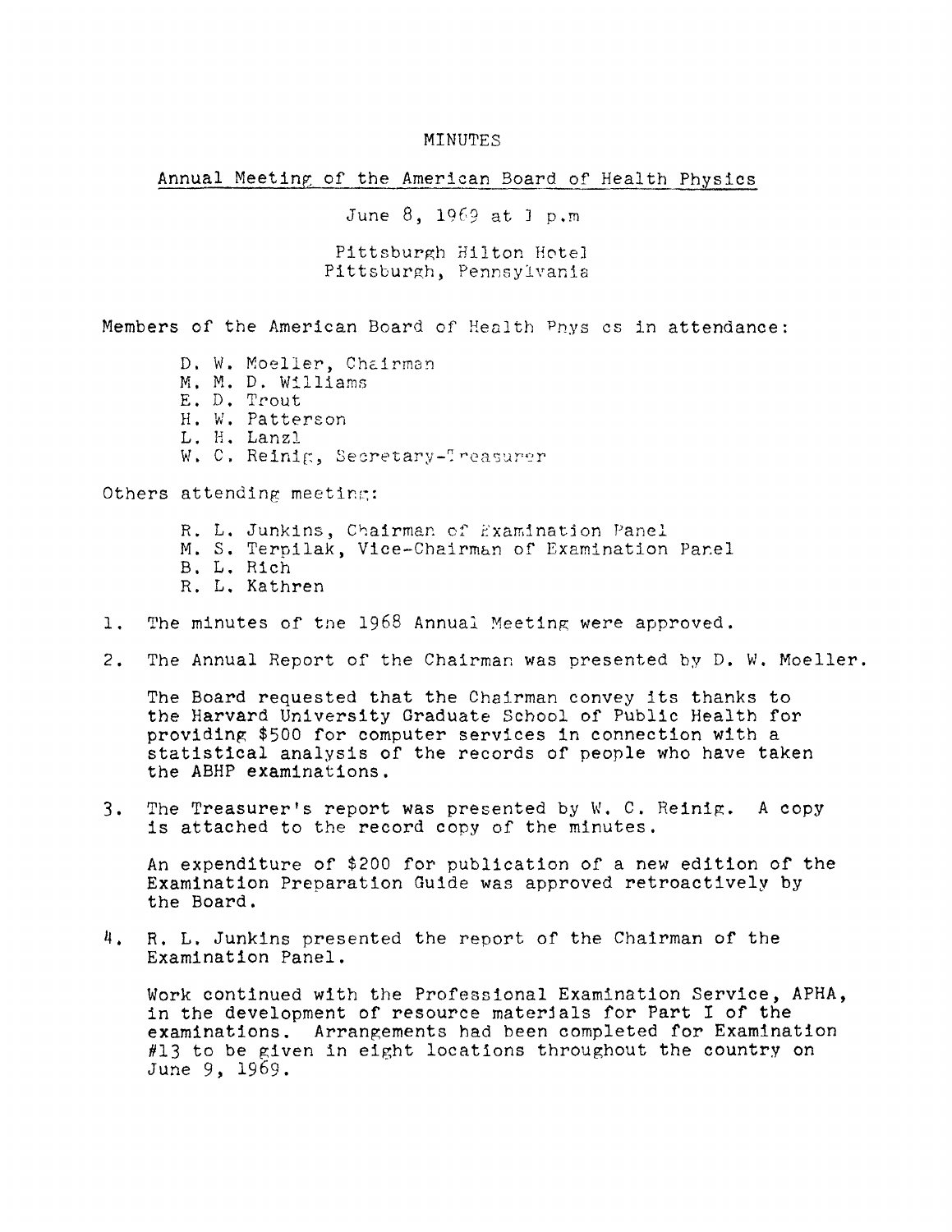American Board of Health Physics June 8, 1969

- 5. The following officers were elected for the year beginning January 1, 1970:
	- D. W. Moeller, Chairman
	- H. W. Patterson, Vice-Chairman (Chairman-elect)
	- W. C. Reinig, Secretary-Treasurer
	- R. L. Junkins, Chairman of Examination Panel
	- B. L. Rich, Vice-Chairman of Examination Panel
		- $(Chain$ an-elect)
	- M. S. Terpilak, Vice-Chairman of Examination Panel
- 6. The following persons were selected for "-year terms on the Examination Panel:
	- S. J. Harris
	- B. L. Rien
	- F. L. Paschal
	- G. E. Cunningham
- The Board autnorized an expenditure of \$3,000 for secretarial  $7.$ services for the Chairman for the year beginning July 1, 1969.
- $8.$ In a review of Board procedures, the following action was taken:
	- $A_{\star}$ The recommendations in a memoranaum on "Oral Examination--Suggested Procedures for Selection and Examination of Candidates" (dated October 1, 1968) were adopted.
	- The "Experience Form" proposed by E. D. Trout will be used  $B_{\bullet}$ on a trial basis in the evaluation of candidates for certification.
	- A candidate who performs well on Part I but poorly on  $\mathcal{C}$ . Part II must submit a written report on radiation protection evaluations made personally by or under the supervision of the applicant. If this report is acceptable in quality, the candidate will then be required to take only Part II of the examination (and exhibit satisfactory performance on this portion) before being certified.
	- If a person takes only Part I and fails, he cannot take D. Part I again until he is fully qualified to take the entire examination.
	- In cases where the applied health physics experience of Ε. the candidate is questionable, he will be required to submit a report on radiation protection evaluations made personally by or under his supervision. If this report is acceptable, he will be allowed to take the examination.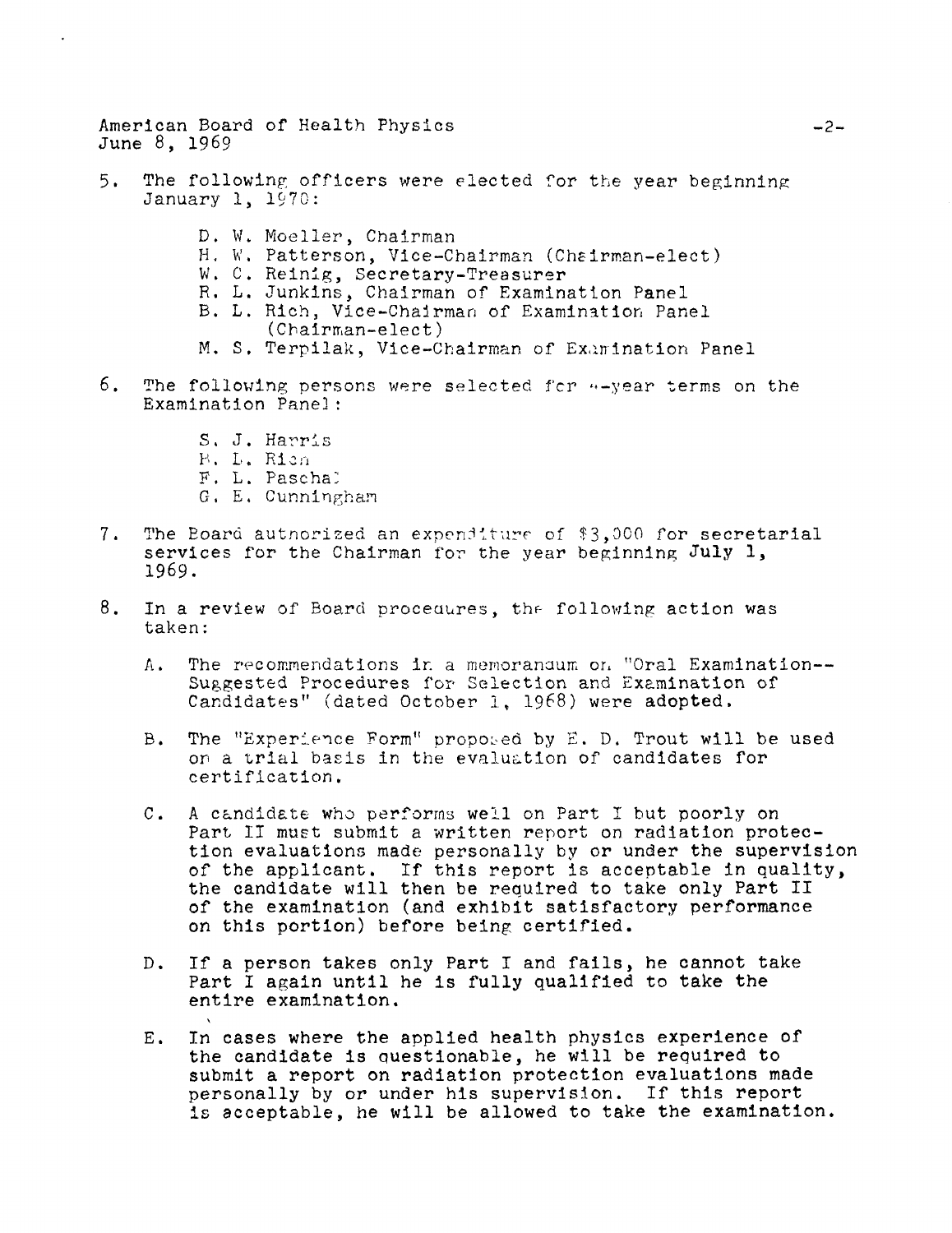American Board of Health Physics June 8, 1969

 $\mathbf{r}$ 

- An evaluative study of Parts I and II of Examination #12  $9.$ is underway by the Professional Examiration Service. This study and the preparation of new multiple-choice questions for Part I by PES are supported by furis from Department of Health, Education, and Welfare.
- $10.$ The use of examination questions on non-ionizing radiation was discussed, and it was decided to make cautiously in this area because of lack or authoritative standards.
- 11. D. W. Mocller reported on a statistical analysis of all 411 people who have taken one of the twelve ABHP examinations. Support for this extensive study has be a requested from HEW. The preliminary results incleate an excellent start in the evaluation of educational and professional background of this large group of health prysicists.
- 12. There has been some urging, primarily by lealth physicists, that the ABHP become active in the area of certification of health physics technicians. R. L. Kathren and B. L. Rich summarized the reasons for certification of technicians and the proposed role of the ABHP in this program. Although their presentations were comprehensive, there was concern by the Board that the technicians themselves should be the instigators of a certification program. The Board will take no action until it is presented with evidence of wide-spread interest by technicians in certification.
- $13.$ A new brochure has been prepared by W. C. Reinig which describes the ABHP and its certification program. This brochure will be mailed to applicants and local chapters of the Health Physics Society. Announcement of its availability to others will be made in the Health Physics Journal.
- 14. The Board's financial status and its implications were discussed extensively, especially the \$3,000 deficit in the period June 1968 to June 1969.

A questionnaire on the acceptability of annual dues was sent to CHP's, and it indicated significant opposition to this proposal. The Board will request the Health Physics Society to financially support its activities at least temporarily. Approximately \$2,500 a year is required. In addition, the Board will acquaint CHP's with the income and expenses of the ABHP. Hopefully, this insight will result in broader support if the matter of dues is reintroduced. In this connection, a financial report, a brochure, and a summary of the Board's minutes will be sent to each CHP.

 $-3-$